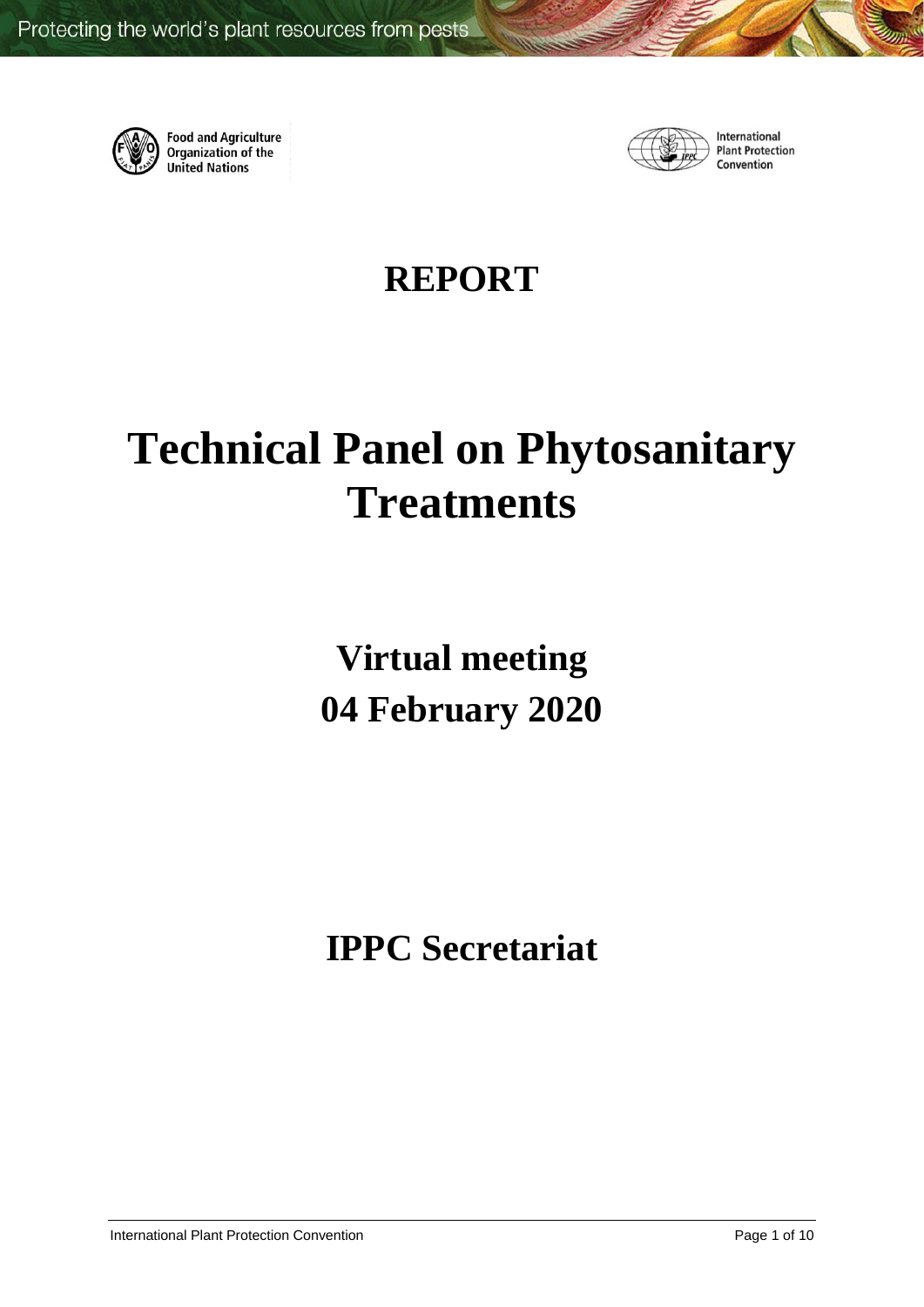FAO. 2020. *Report of the February Virtual Meeting of the Technical panel on Phytosanitary Treatments, 04 February 2020.*  Published by FAO on behalf of the Secretariat of the International Plant Protection Convention (IPPC). 10 pages. Licence: CC BY-NC-SA 3.0 IGO.

The designations employed and the presentation of material in this information product do not imply the expression of any opinion whatsoever on the part of the Food and Agriculture Organization of the United Nations (FAO) concerning the legal or development status of any country, territory, city or area or of its authorities, or concerning the delimitation of its frontiers or boundaries. The mention of specific companies or products of manufacturers, whether or not these have been patented, does not imply that these have been endorsed or recommended by FAO in preference to others of a similar nature that are not mentioned.

The views expressed in this information product are those of the author(s) and do not necessarily reflect the views or policies of FAO.

© FAO, 2019



Some rights reserved. This work is made available under the Creative Commons Attribution-NonCommercial-ShareAlike 3.0 IGO licence (CC BY-NC-SA 3.0 IGO[; https://creativecommons.org/licenses/by-nc-sa/3.0/igo/legalcode\)](https://creativecommons.org/licenses/by-nc-sa/3.0/igo/legalcode).

Under the terms of this licence, this work may be copied, redistributed and adapted for non-commercial purposes, provided that the work is appropriately cited. In any use of this work, there should be no suggestion that FAO endorses any specific organization, products or services. The use of the FAO logo is not permitted. If the work is adapted, then it must be licensed under the same or equivalent Creative Commons licence. If a translation of this work is created, it must include the following disclaimer along with the required citation: "This translation was not created by the Food and Agriculture Organization of the United Nations (FAO). FAO is not responsible for the content or accuracy of this translation. The original English edition shall be the authoritative edition."

Disputes arising under the licence that cannot be settled amicably will be resolved by mediation and arbitration as described in Article 8 of the licence except as otherwise provided herein. The applicable mediation rules will be the mediation rules of the World Intellectual Property Organizatio[n http://www.wipo.int/amc/en/mediation/rules](http://www.wipo.int/amc/en/mediation/rules) and any arbitration will be conducted in accordance with the Arbitration Rules of the United Nations Commission on International Trade Law (UNCITRAL).

**Third-party materials.** Users wishing to reuse material from this work that is attributed to a third party, such as tables, figures or images, are responsible for determining whether permission is needed for that reuse and for obtaining permission from the copyright holder. The risk of claims resulting from infringement of any third-party-owned component in the work rests solely with the user.

Sales, rights and licensing. FAO information products are available on the FAO website [\(www.fao.org/publications\)](http://www.fao.org/publications) and can be purchased through [publications-sales@fao.org.](mailto:publications-sales@fao.org) Requests for commercial use should be submitted via: [www.fao.org/contact](http://www.fao.org/contact-us/licence-request)[us/licence-request.](http://www.fao.org/contact-us/licence-request) Queries regarding rights and licensing should be submitted to: [copyright@fao.org.](mailto:copyright@fao.org)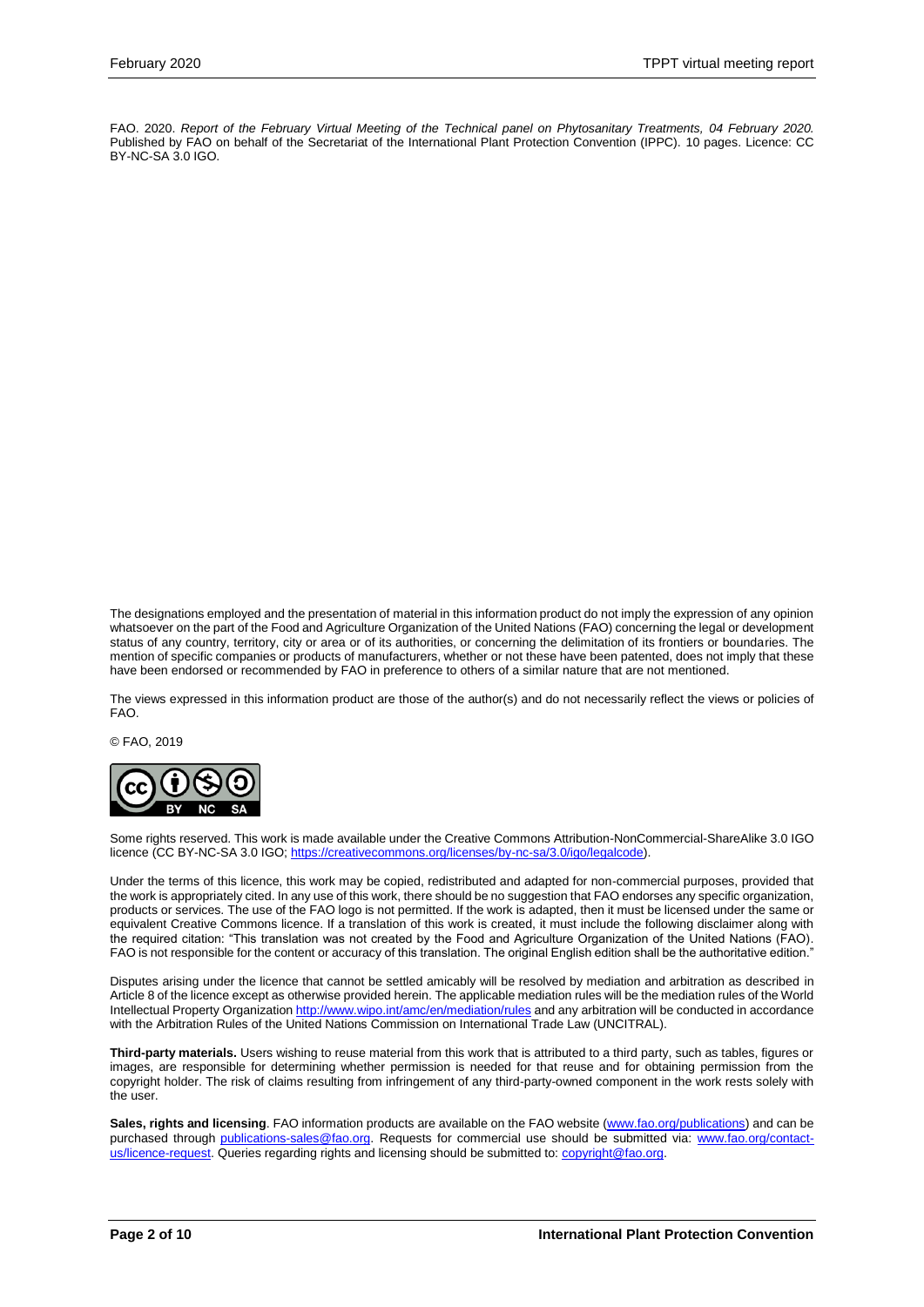# **CONTENTS**

| 1. |      |                                                                                                                    |  |  |  |
|----|------|--------------------------------------------------------------------------------------------------------------------|--|--|--|
|    | 1.1. |                                                                                                                    |  |  |  |
|    | 1.2. |                                                                                                                    |  |  |  |
| 2. |      | TPPT work programme – approval of responses to consultation comments 4                                             |  |  |  |
|    |      |                                                                                                                    |  |  |  |
|    |      |                                                                                                                    |  |  |  |
|    |      | 2.3 Cold treatment of <i>Ceratitis capitata</i> on <i>Prunus avium</i> , <i>Prunus domestica</i> and <i>Prunus</i> |  |  |  |
|    |      | 2.4 Cold treatment of Bactrocera tryoni on Prunus avium, Prunus domestica and Prunus                               |  |  |  |
| 3. |      |                                                                                                                    |  |  |  |
|    |      |                                                                                                                    |  |  |  |
|    |      |                                                                                                                    |  |  |  |
|    |      |                                                                                                                    |  |  |  |
| 4. |      |                                                                                                                    |  |  |  |
|    |      |                                                                                                                    |  |  |  |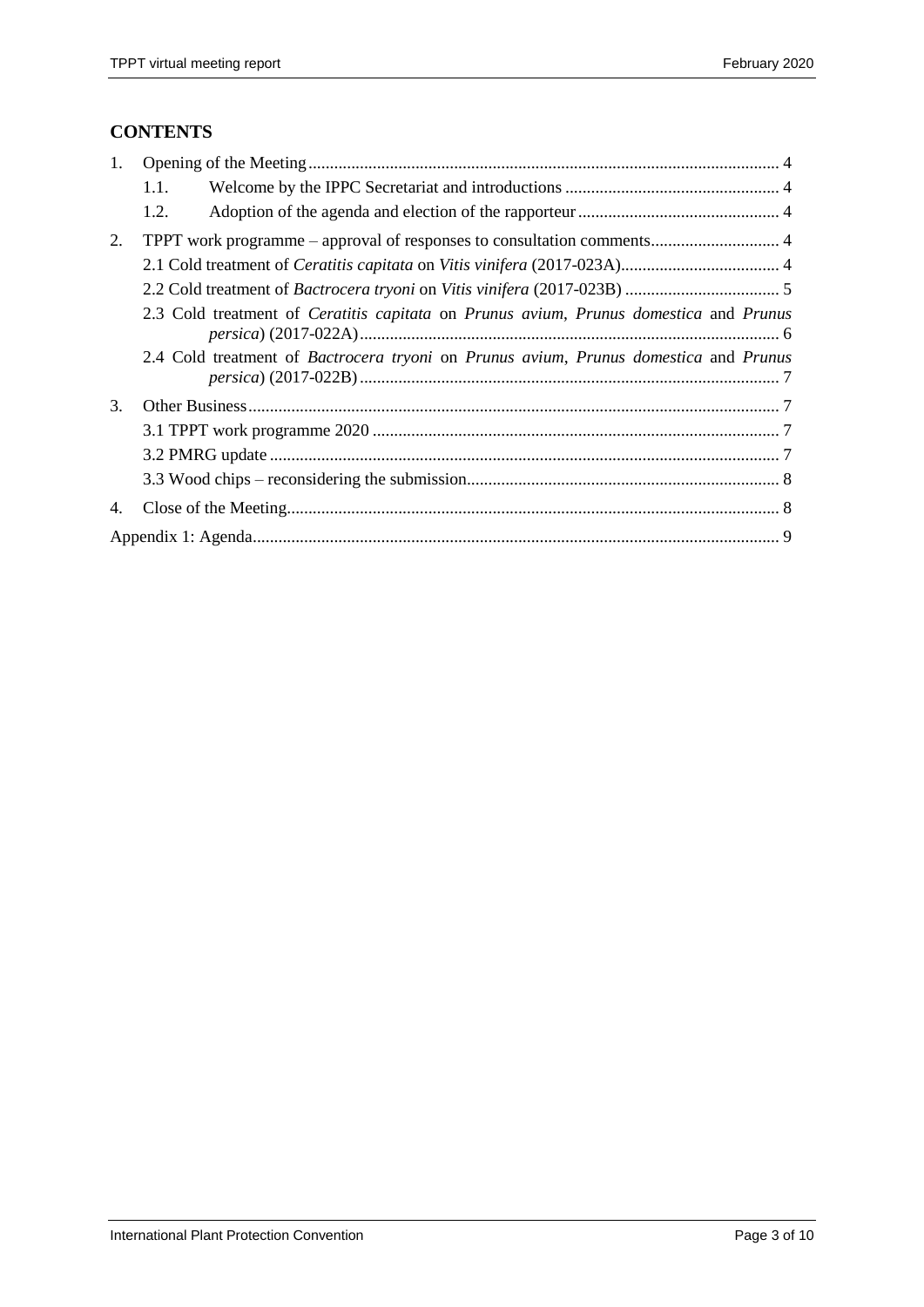# <span id="page-3-0"></span>**1. Opening of the Meeting**

# <span id="page-3-1"></span>**1.1. Welcome by the IPPC Secretariat and introductions**

- *[1]* The International Plant Protection Convention (IPPC) Secretariat (hereafter referred to as "Secretariat") lead for the Technical Panel on Phytosanitary Treatments (TPPT) chaired the meeting and welcomed the following participants:
	- 1. Mr David OPATOWSKI (TPPT Steward)
	- 2. Mr Toshiyuki DOHINO (Japan)
	- 3. Mr Michael ORMSBY (New Zealand)
	- 4. Mr Matthew SMYTH (Australia)
	- 5. Mr Eduardo WILLINK (Argentina)
	- 6. Mr Daojian YU (China)
	- 7. Mr Walther ENKERLIN HOEFLICH (IAEA)
	- 8. Mr Peter LEACH (Australia)
	- 9. Ms Andrea BEAM (USA)
	- 10. Mr Guy HALLMAN (Invited expert)
	- 11. Ms Janka KISS (IPPC Secretariat, lead)
	- 12. Mr Artur SHAMILOV (IPPC Secretariat, support)
- *[2]* The full list of TPPT members and their contact details can be found on the International Phytosanitary Portal  $(IPP)^1$ .
- *[3]* Mr Walther ENKERLIN HOEFLICH (IAEA) and Ms Andrea BEAM (USA), the new TPPT members were welcomed by the TPPT and the Secretariat.

#### <span id="page-3-2"></span>**1.2. Adoption of the agenda and election of the rapporteur**

- *[4]* The Secretariat introduced the agenda and it was adopted as presented in Appendix 1 to this report.
- *[5]* Mr Eduardo WILLINK was elected as the Rapporteur.

#### <span id="page-3-3"></span>**2.TPPT work programme – approval of responses to consultation comments**

*[6]* The Secretariat provided background information on the consultation stage of the standard setting process.

# <span id="page-3-4"></span>**2.1 Cold treatment of** *Ceratitis capitata* **on** *Vitis vinifera* **(2017-023A)**

- *[7]* Mr Toshyuki DOHINO, the Treatment Lead introduced the Treatment Lead summary, the compiled comments and the revised draft<sup>2</sup> and the TPPT discussed the outstanding comments from the first consultation on this draft.
- *[8]* **Treatment end point**. One contracting party was concerned that as the treatment end point was determined as "failure to pupariate" this would potentially allow for the presence of live target pests upon arrival of the consignment. The TPPT agreed that there are already several adopted PTs with similar outcomes (PT 24-26, 30 and 31), the difference being that the same criteria is mentioned in "Other relevant information" section instead of in the "Treatment schedule" section. The TPPT decided in earlier meetings that the end point of the schedules should be mentioned clearly and felt that any necessary action when live larvae are detected in import-inspection should be determined by a work plan under a bilateral agreement.
- *[9]* It was noted that researchers can use two equally valid endpoints "acute mortality" (whereby all fruit are cut open and larvae death is substantiated) and "chronic mortality" (lack of pupation). However, it was recognized that finding live larvae in a commercial shipment after a cold treatment would be

l

<sup>1</sup>TPPT membership list:<https://www.ippc.int/en/publications/81655/>

<sup>2</sup> 2017-023A, 03\_TPPT\_2020\_Feb, 04\_TPPT\_2020\_Feb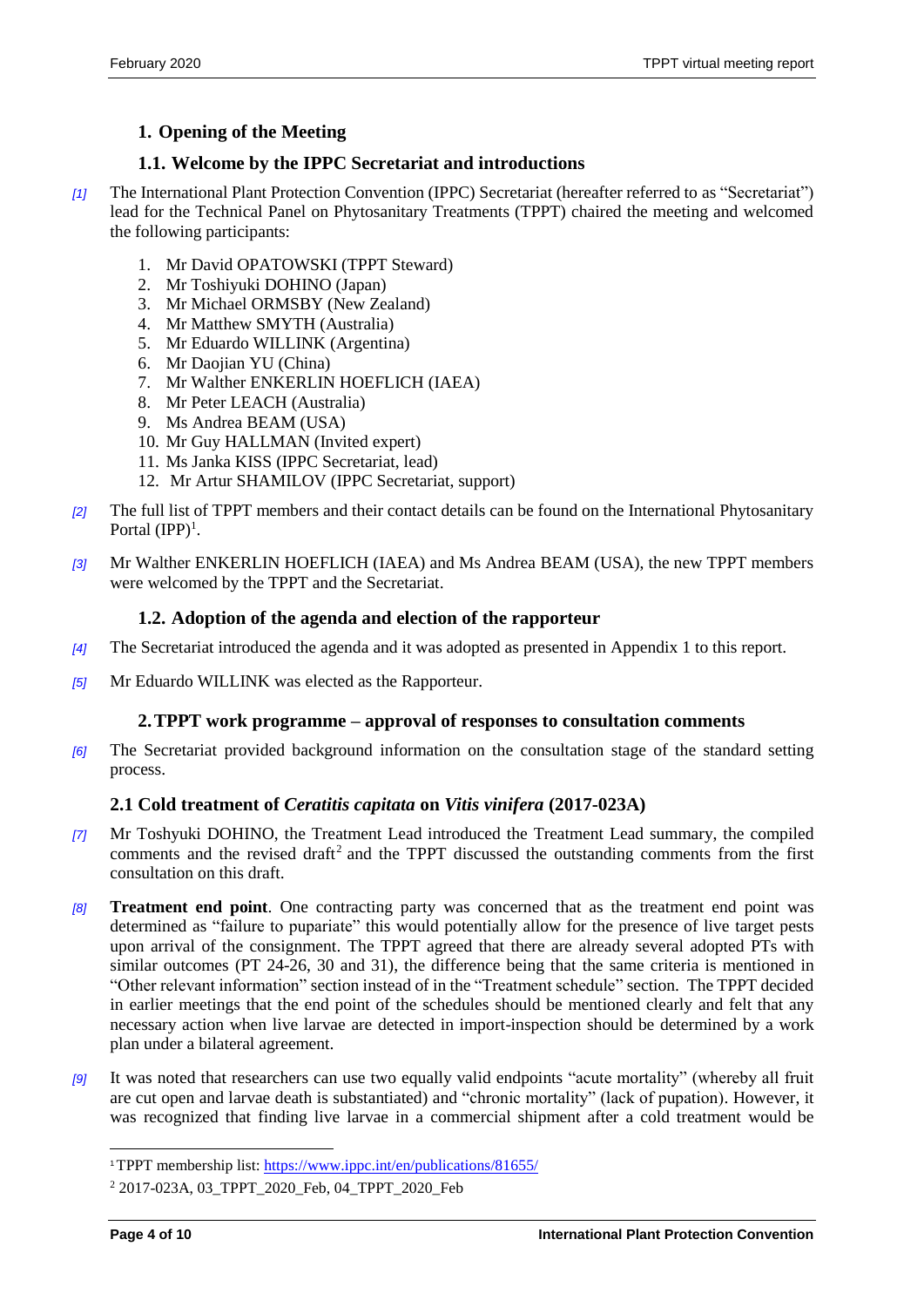considered by many countries as a treatment failure. This is further discussed under the agenda item for the PMRG.

- *[10]* One member noted that ISPM 28 (*Phytosanitary treatments for regulated pests*) states, that a treatment has to "be effective in killing, inactivating or removing pests, or rendering pests infertile or for devitalization associated with a regulated article." and ultimately failure to pupate would be equal to "killing" the pest.
- *[11]* For this reason, the TPPT considered that the schedule should be reworded and put in line with previous adopted PTs. The PT was reworded to state "the treatment according to this schedule *kills* not less than 99.9987% of eggs and larvae of *Ceratitis capitata*".
- *[12]* **Cultivars**: Some comments suggested not to mention the cultivars that the research was done with in the Other relevant information section, in order to avoid confusion when implementing the treatment schedule in different cultivars of *Vitis vinifera*. However the TPPT decided to retain the mention of cultivars as this has been done previously with other PTs and in case the specified mortality cannot be achieved in another variety, it could be raised to the TPPT.
- *[13]* **Temperature measurement**. One comment suggested to define clearer where to measure the temperature. The TPPT agreed to add the word "core" into "fruit core temperature" as it is common practice to measure the temperature at the core of the commodity and in the supporting studies it was done so.
- *[14]* The TPPT added that some of the other cold treatments do not specify to measure temperatures at the fruit *core*. The TPPT considered the proposed addition of "core" to the already adopted cold treatments (PT 16, 17, 18, 24, 25, 26, 27, 28 and 29) and although some members supported the proposal, they agreed that they were worded according to the research supporting them (depending on where the temperature was measured) and no ink amendments were needed to the adopted PTs.
- *[15]* **Alternative treatments for the same commodity**. Some comments proposed that there are other treatments that are available for the same commodity. The TPPT recognized that there may be alternative treatments for the same commodity applied in international trade, however these were not submitted via the open call for topics and as the TPPT applies the criteria outlined in ISPM 28, and is required to establish a stated level of efficacy, these cannot be considered as annexes to ISPM 28 unless supporting data is submitted to corroborate the efficacy of these treatments. It was noted however, that there is no restriction to use these when agreed bilaterally.
- *[16]* The TPPT

 $\overline{a}$ 

- (1) *approved* the revised draft PT to be presented to the Standards Committee (SC) for approval for second consultation
- (2) *agreed* to review and approve comments via TPPT e-forum the responses to consultation comments as to be presented to the SC.

#### <span id="page-4-0"></span>**2.2 Cold treatment of** *Bactrocera tryoni* **on** *Vitis vinifera* **(2017-023B)**

- *[17]* Mr Toshyuki DOHINO, the Treatment Lead introduced the Treatment Lead summary, the compiled comments and the revised draft<sup>3</sup> and the TPPT discussed the outstanding comments from the first consultation on this draft. The comments were mostly the same as the previous darft PT, and thus reported under section 2.1.
- *[18]* **Endpoint**. One member pointed out that the draft PT described the endpoint as "mortality of eggs and larvae of […]". The PT discussed the endpoint and how to specify it in the scope. Some members suggested to add a note to the text to explain that failure to pupariate equals to chronic mortality.

<sup>3</sup> 2017-023B, 05\_TPPT\_2020\_Feb, 06\_TPPT\_2020\_Feb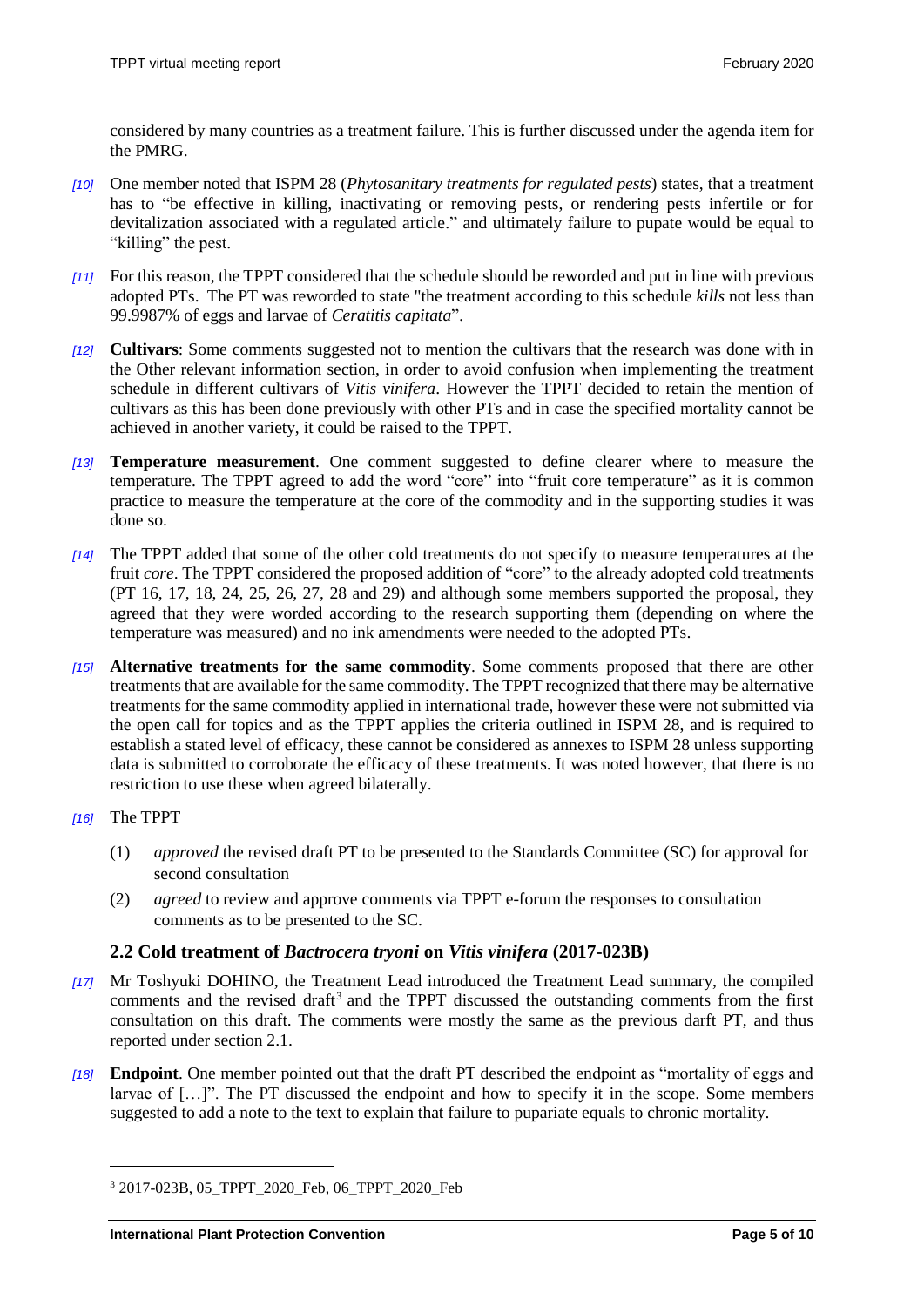- *[19]* The TPPT agreed that chronic mortality and failure to pupariate is essentially the same thing and to include an explanation of this in the responses to the consultation comments. In the past the endpoint was described as *mortality* in the "Scope" and "Treatment schedule" sections whereas more details were provided in the "Other relevant information" section for example "failure to pupariate". However the TPPT thought that it was redundant and possibly confusing, considering that the Other relevant information section has a detailed explanation on what mortality means in each specific case. For example 2017-023B states: "Schedules 1 and 2 were based on the work of De Lima *et al*. (2011) and NSW DPI (2007) and developed using failure to pupariate as the measure of mortality."
- *[20]* For this reason the TPPT amended the text of the "Scope" and "Treatment schedule" sections to say "…this schedule *kills* not less than…". This creates consistency in describing that the treatment results in mortality and defines mortality as prevention of pupariation in this particular case.
- *[21]* **Annotated template**. The TPPT discussed to review the Annotated template for PTs, and noted that the irradiation PTs have a lot more detail included in the scope section then the other treatment types. They recommended to review the Annotated template once the workload of the TPPT allows it in light of the previous discussion on the Scope of the PTs and the treatment endpoint.
- *[22]* **Ink amendments**. It was discussed that the endpoint is described in different manners in other adopted PTs. They noted that in some cases different schedules have different end points under the same scope – thus the scope uses terminology that covers all endpoints (e.g. the scope mentions mortality and it is described later in the text what was used as the measure of mortality for each Schedule). The TPPT thought about whether a revision of all PTs was needed but they concluded that the current versions aligned with the TPPTs decision on the wording and when different, the differences were justified by the research method. The TPPT discussed however that PT 16 and 17 should be reviewed as they are based on similar research to this PT and thus the wording should be consistent across PT 16, 17 and the new cold treatments.
- *[23]* The TPPT modified the draft PT accordingly and asked the Treatment Lead to amend the responses to the compiled comments including the mention that failure to pupariate is ultimately considered chronic mortality.

# *[24]* The TPPT

- (3) *approved* the revised draft PT to be presented to the Standards Committee (SC) for approval for second consultation
- (4) *agreed* to review and approve comments via TPPT e-forum the responses to consultation comments as to be presented to the SC.
- (5) *recommended* to review the Annotated template for phytosnitary treatments once the workload of the TPPT allows it.

# <span id="page-5-0"></span>**2.3 Cold treatment of** *Ceratitis capitata* **on** *Prunus avium***,** *Prunus domestica* **and** *Prunus persica***) (2017-022A)**

- *[25]* Mr Toshyuki DOHINO, the Treatment Lead introduced the Treatment Lead summary, the compiled comments and the revised draft<sup>4</sup> and the TPPT discussed the outstanding comments from the first consultation on this draft. The comoments were mostly the same as the previous draft PTs, and thus reported under section 2.1 and 2.2.
- *[26]* The TPPT modified the draft PT accordingly and asked the Treatment Lead to amend the responses to the compiled comments including the mention that failure to pupariate is ultimately considered chronic mortality.
- *[27]* The TPPT

 $\overline{a}$ 

<sup>4</sup> 2017-022A, 07\_TPPT\_2020\_Feb, 08\_TPPT\_2020\_Feb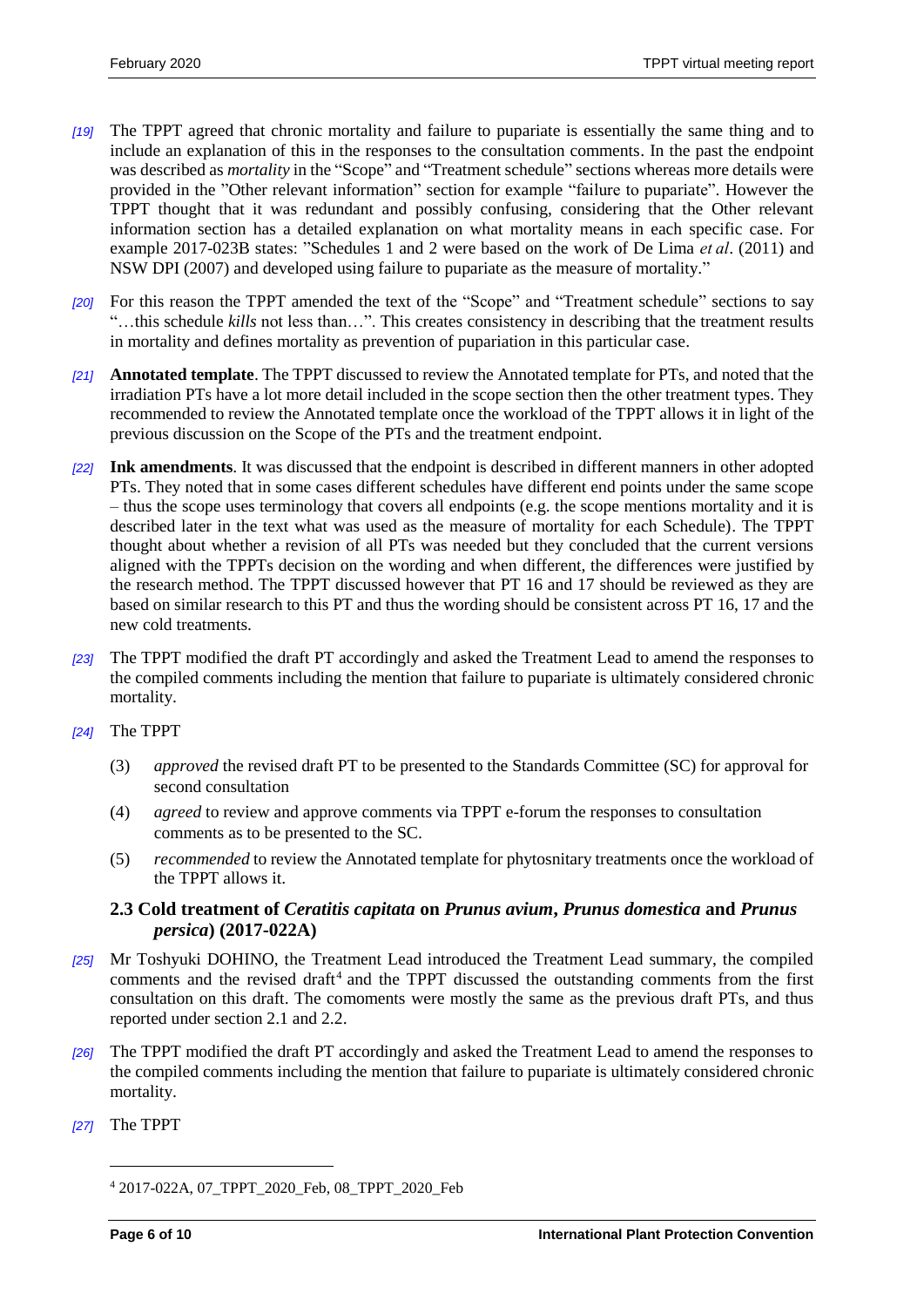- (6) *approved* the revised draft PT to be presented to the Standards Committee (SC) for approval for second consultation
- (7) *agreed* to review and approve comments via TPPT e-forum the responses to consultation comments as to be presented to the SC.

# <span id="page-6-0"></span>**2.4 Cold treatment of** *Bactrocera tryoni* **on** *Prunus avium***,** *Prunus domestica* **and** *Prunus persica***) (2017-022B)**

- *[28]* Mr Toshyuki DOHINO, the Treatment Lead introduced the Treatment Lead summary, the compiled comments and the revised draft<sup>5</sup> and the TPPT discussed the outstanding comments from the first consultation on this draft. The comments were mostly the same as the previous darft PT, and thus reported under section 2.1 and 2.2.
- *[29]* The TPPT modified the draft PT accordingly and asked the Treatment Lead to amend the responses to the compiled comments including the mention that failure to pupariate is ultimately considered chronic mortality.
- *[30]* The TPPT
	- (8) *approved* the revised draft PT to be presented to the Standards Committee (SC) for approval for second consultation
	- (9) *agreed* to review and approve comments via TPPT e-forum the responses to consultation comments as to be presented to the SC.

# <span id="page-6-1"></span>**3. Other Business**

# <span id="page-6-2"></span>**3.1 TPPT work programme 2020**

[31] The Secretariat introduced the document<sup>6</sup> that provided an overview of the TPPT work programme and discussed the upcoming TPPT tasks. The panel also agreed to hold another TPPT virtual meeting soon.

# <span id="page-6-3"></span>**3.2 PMRG update**

- [32] At the 2019 July face to face meeting<sup>7</sup> the TPPT had requested the support of the PMRG with further developing the supporting data for submissions. The Chair of the Phytosnitary Measures Research Group (PMRG), Mr Peter Leach updated the TPPT of the meeting of this group in September and the issues relevant to the TPPT work.
- *[33]* **Endpoint.** The PMRG considered that in treatment research (for fruit flies), it is very resource intensive to choose the end point as acute mortality and cut the fruit open to check for larvae. It is much more common to choose chronic morality as an end point and check if any puparium develop. The PMRG agreed that this should be an acceptable endpoint but it was also the subject of bilateral agreement if acute or chronic mortality is accepted as the endpoint of treatment research.
- *[34]* **Research guidelines**. Heat and cold treatment guidelines were already developed but it was proposed to extend these to insects other than fruit flies. However the PMRG noted that the guidelines could only address fruit flies but should be expanded to include hot water dipping (additional to vapor heat) and other research guidelines would be developed for the heat or cold treatment of other insect groups. Some information on the evaluation criteria for temperature treatment exposure parameters (reported under agenda item 11.1 of the 2018 June TPPT meeting) will be added to the guidelines before the next PMRG meeting.

l

<sup>5</sup> 2017-022B, 09\_TPPT\_2020\_Feb, 10\_TPPT\_2020\_Feb

<sup>&</sup>lt;sup>6</sup> 11\_TPPT\_2020\_Feb

<sup>7</sup> 2019-07 TPPT meeting report:<https://www.ippc.int/en/publications/87681/>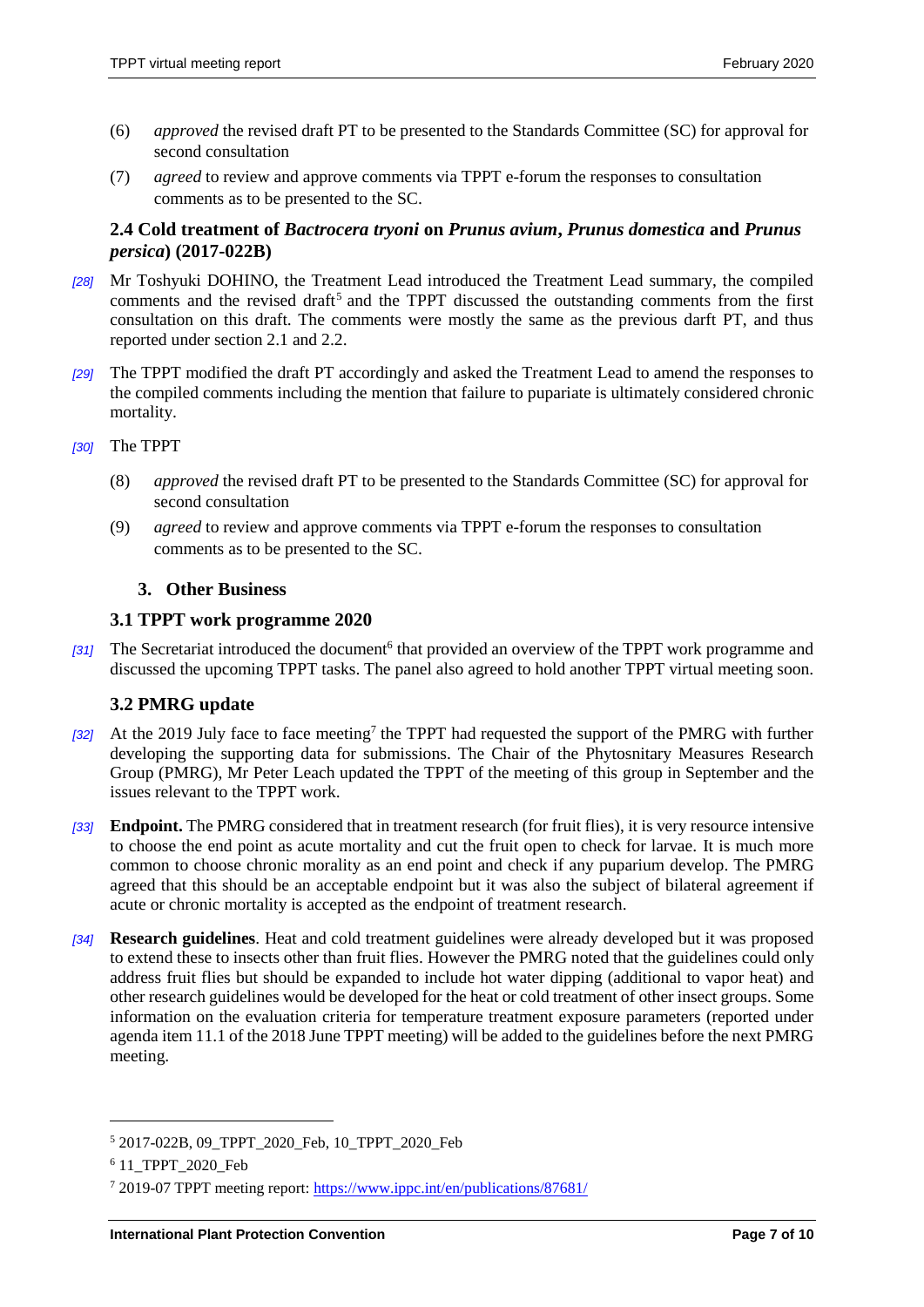- *[35]* **Correcting sample sizes and estimating number of insects treated**. The PMRG discussed how to calculate efficacy and look at the variability in the infestation rates of control fruits in trials and agreed that it is preferable to observe the infestation rate of individual units (eg fruits or boxes) rather than grouping them together and apply a generic infestation rate.
- *[36]* **Systems approaches**. The PMRG discussed some systems approaches and related research and noted that some interesting application of systems approached is taking place in South Africa in the citrus trade. However there doesn't seem to have appropriate data sets to consider these under the TPPT's mandate.
- *[37]* **Irradiation treatment for** *Frankliniella occidentalis* **on all fresh commodities (2017-019)**. One of the PMRG members said he would consider conducting further research on of *Franklinella occidentalis*.
- *[38]* **Irradiation treatment for all stages of the family Pseudococcidae (generic) (2017-012)**. Some PMRG members also volunteered to identify the economically important Pseudococcidae species especially the ones considered quarantine pests in their regions and gather available studies covering Pseudococcidae species in order to establish the generic treatment for the family Pseudococcidae.
- *[39]* **Next PMRG meeting.** The next meeting will take place from the 21-25 September 2020 in Rome, Italy.

# <span id="page-7-0"></span>**3.3 Wood chips – reconsidering the submission**

- *[40]* The TPPT was informed that the submitter of this treatment, that was removed from the work programme due to the lack of sufficient supporting information, requested that their submission be reconsidered. The Treatment Lead introduced the document<sup>8</sup> that includes the justification provided by the submitter and the comments of the Treatemnt Lead addressing them. The TPPT discussed, the submitters' comments and considered what kind of information would be needed to reconsider the submission. One members thought wood chips is handled differently to packaging and therefore presents a different risk.
- *[41]* The TPPT agreed that wood chips is an important commodity and concluded that if the submitter provided data sets supporting the schedule that would allow the treatment to be considered under ISPM 28, they would recommend it for the work programme. The TPPT agreed with the responses provided and that the Treatment Lead will work with the Secretariat providing the responses to the submitter.

# <span id="page-7-1"></span>**4. Close of the Meeting**

*[42]* The Secretariat thanked the TPPT members for their participation and closed the meeting.

 $\overline{a}$ 

<sup>&</sup>lt;sup>8</sup> 12 TPPT 2020 Feb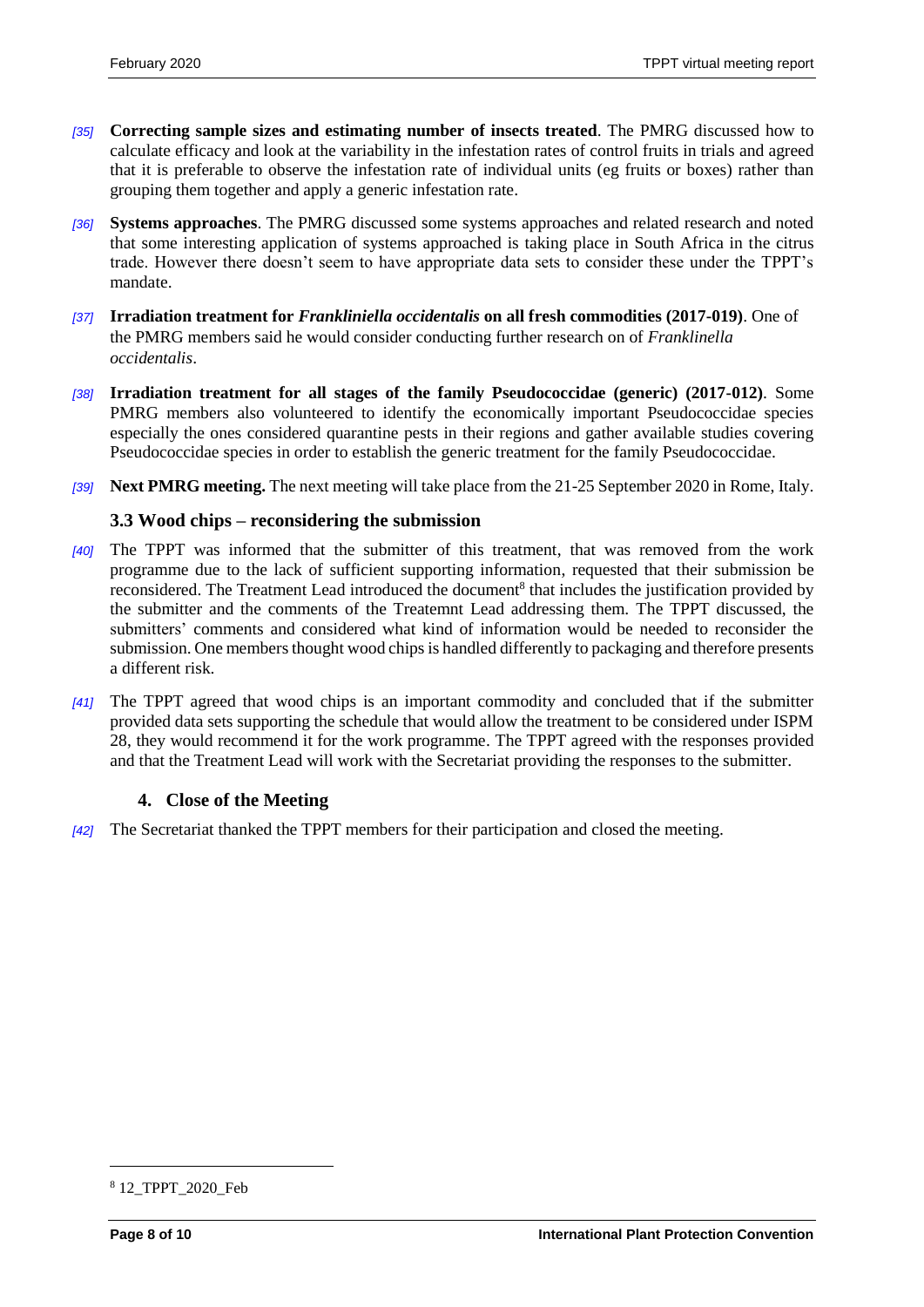# **2020 FEBRUARY VIRTUAL MEETING OF THE TECHNICAL PANEL ON PHYTOSANITARY TREATMENTS (TPPT)**

# **AGENDA**

<span id="page-8-0"></span>

|     | <b>AGENDA ITEM</b>                                                                                                       | DOCUMENT NO.                         | <b>PRESENTER</b> |
|-----|--------------------------------------------------------------------------------------------------------------------------|--------------------------------------|------------------|
| 1.  | Opening of the meeting                                                                                                   |                                      |                  |
| 1.1 | Welcome by the IPPC Secretariat and introductions                                                                        | 02_TPPT_2020_Feb                     | KISS / ALL       |
|     | New TPPT member<br>❖                                                                                                     |                                      |                  |
| 1.2 | Adoption of the agenda and election of the rapporteur                                                                    | 01_TPPT_2020_Feb                     | KISS / ALL       |
| 2.  | TPPT work programme - approval of responses to<br>consultation comments                                                  |                                      |                  |
| 2.1 | Cold treatment of Ceratitis capitata on Vitis vinifera (2017-<br>023A) - priority 1                                      | Link to the submission 2017-<br>023A | <b>DOHINO</b>    |
|     | Draft PT: 2017-023A                                                                                                      | 2017-023A                            |                  |
|     | Treatment lead summary                                                                                                   | 03_TPPT_2020_Feb                     |                  |
|     | Compiled comments                                                                                                        | 04_TPPT_2020_Feb                     |                  |
| 2.2 | Cold treatment of Bactrocera tryoni on Vitis vinifera (2017-<br>023B) - priority 1                                       | Link to the submission 2017-<br>023B | <b>DOHINO</b>    |
|     | Draft PT: 2017-023B                                                                                                      | 2017-023B                            |                  |
|     | Treatment lead summary                                                                                                   | 05_TPPT_2020_Feb                     |                  |
|     | Compiled comments                                                                                                        | 06_TPPT_2020_Feb                     |                  |
| 2.3 | Cold treatment of Ceratitis capitata on Prunus avium,<br>Prunus domestica and Prunus persica (2017-022A) -<br>priority 1 | Link to the submission 2017-<br>022A | <b>DOHINO</b>    |
|     | Draft PT: 2017-022A                                                                                                      | 2017-022A                            |                  |
|     | Treatment lead summary                                                                                                   | 07_TPPT_2020_Feb                     |                  |
|     | Compiled comments                                                                                                        | 08_TPPT_2020_Feb                     |                  |
| 2.4 | Cold treatment of Bactrocera tryoni on Prunus avium,<br>Prunus domestica and Prunus persica (2017-022B) -<br>priority 1  | Link to the submission 2017-<br>022B | <b>DOHINO</b>    |